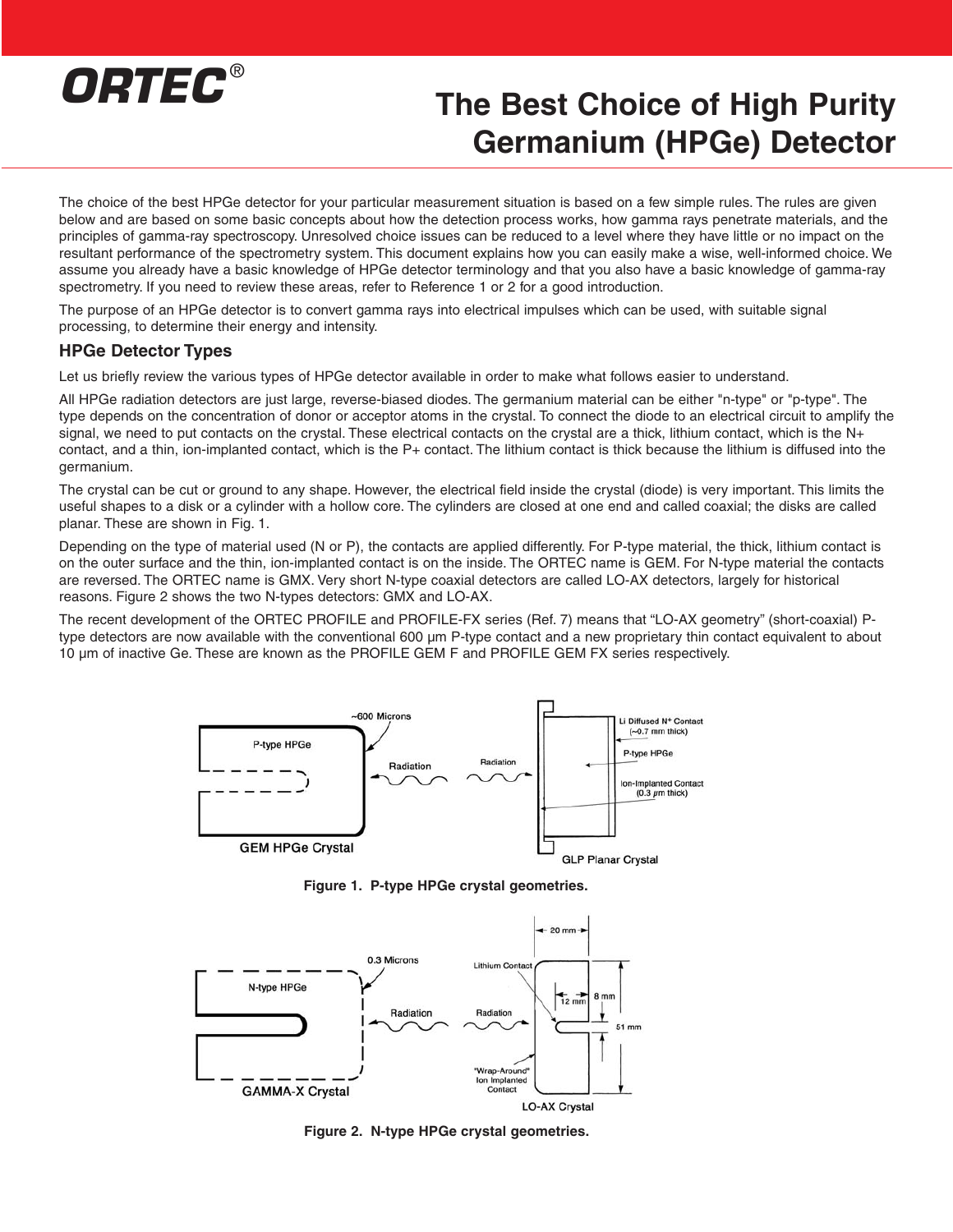Coaxial construction also allows larger (deeper) detectors to be fabricated, but the large size means a higher capacitance. The higher capacitance increases the resolution, which means there is in general a tradeoff to be made between having the best low-energy resolution and having the highest efficiency at higher energies.

The ORTEC LO-AX geometry is a semi-planar (or maybe a semi-coaxial) geometry, with a good low energy resolution and better high energy efficiency (deeper) than a planar. In the case of the NEW P-type GEM PROFILE-FX series, the use of a proprietary thin contact and P-type germanium material means enhanced low energy efficiency in comparison to a planar detector and excellent resolution at low and high energies.

The P-type coaxial (GEM) is the most commonly used HPGe in counting laboratories. Increasingly, PROFILE series GEM's are being chosen to optimize the Ge crystal geometry to that of the sample itself. The N-type coaxial (GMX) has extended low-energy efficiency because of the thin contact and has slightly worse resolution specifications at higher energies than a GEM.

The recently introduced PROFILE-FX series GEM detectors offer a unique combination of low energy efficiency and excellent resolution across a broad range of energy, and are ideal for extended geometries such as filters. The largest GEM detectors are about 75% higher in relative efficiency than the largest GMX. LO-AX and planar (GLP) detectors have excellent low-energy resolution, but reduced high-energy efficiency and resolution. PROFILE-FX series GEM detectors have excellent low and high energy resolution but reduced high energy efficiency in the smaller (thinner) sizes.

#### **How Do You Select the Detector?**

First, let us present some measurements made on different types of detectors to show several features. We will show you how to select the right detector for your application. The right detector is the detector that produces the most analyzable data in the shortest time for the lowest cost. Most spectroscopy problems can be solved with simple detectors. There is no need to have exotic or overly complex designs.

#### **The Analyzable Spectrum: Good Data vs. BAD Data**

"Good data" is defined as being spectral data in which the peaks of interest are well shaped and have good "signal to noise." This is a key consideration; just having more data doesn't make the data better.

One measure of the quality of a spectrum is the minimum detectable activity (MDA) of the detector system. The resolution, background and efficiency of the detector are related to the MDA. This relationship may be simply stated as (Ref. 2):

MDA (E) ~ 
$$
\frac{\sqrt{R(E) B(E)}}{\varepsilon(E)}
$$
 (1)

The MDA varies with energy because the quantities on which it depends vary with energy. Here we have separated out all the factors in the MDA that only depend on the detector itself. The gamma rays per decay, the shield and count time affect the MDA, but will do so in the same way for all detectors.

R(E) is the energy resolution of the detector as a function of energy; B(E) is the background counts per keV (unit energy) as a function of energy and  $\epsilon(E)$  is the absolute efficiency of the detector as a function of energy.

This simple formula is highly significant in guiding us towards the right choice of detector. Let us examine it in more detail.

You can see that the MDA is linear in efficiency, but proportional to the square root of the resolution and the background. So you would expect that the biggest detector will give the best MDA for a low-activity sample. Is it always the case that "Bigger is Better" (Ref. 3)? Yes and no! More efficiency will always improve the detection limit reached in a given count time. However, you should consider the sample to be counted:

• Does the spectrum have interferences (multiplets) in which a gamma-ray peak of interest is obscured by a peak from another nuclide? Equation 1 is correct, but the resolution of a larger detector is typically worse than the resolution of a smaller detector. This could mean that a good resolution detector will give better MDAs than a larger efficiency detector.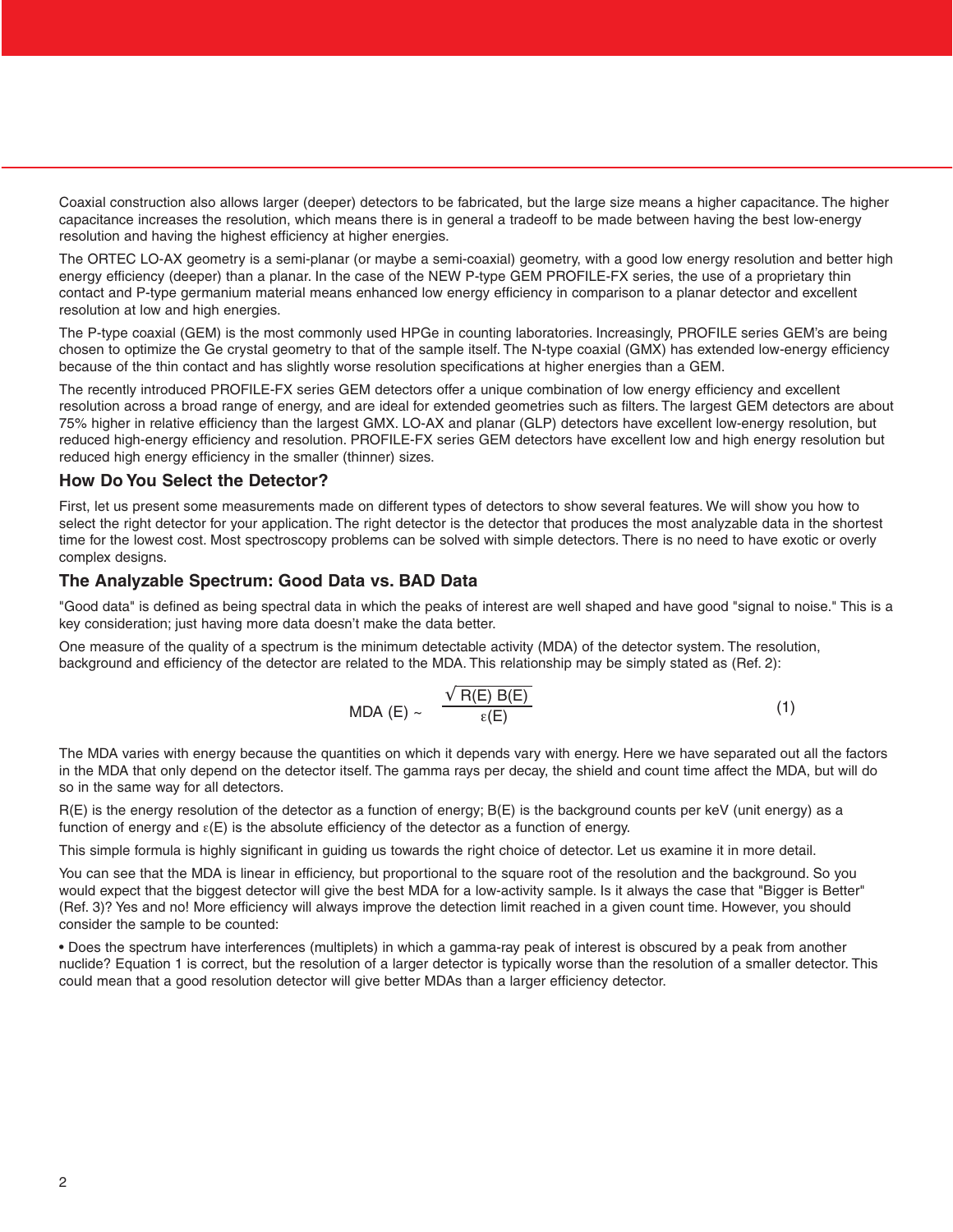• Does background increase as relative efficiency increases? Certainly, as the efficiency increases, the background increases, but data from a large number of all sizes of detectors shows clearly that the background increases less rapidly than the efficiency. Thus MDA improves on larger detectors. (Fig. 3) Cosmic background will also increase with increasing detector size, but will increase no faster than efficiency and thus MDA will improve. This background is the general background in the detector when no sample activity is present. As soon as a sample source with non-zero activity is presented to the detector, this will also add to the general background in the form of source induced background.

As detectors increase in size (efficiency), the peak-to-Compton ratio (p/C) increases, (Fig. 4.) which means that the ratio of source related signal to source induced background in the spectrum will increase, that is improve (Fig. 4). Figure 5 shows an example of this. Two GMX detectors were used to count the same sources in the same geometry. The peak areas for 241Am and 137Cs are shown. The ratios of the counts in the spectra are not as large as the stated efficiency ratio because the stated efficiency is for 1.3 MeV only. The source-induced background is higher for the larger detector (except in the 100 keV region), but the ratio of the two backgrounds is never as high as the efficiency ratio for the peaks. We talked earlier about cosmic and other non-source background. If the Compton background has been produced in the spectrum because of a dense sample matrix, a high p/C detector will not reduce this Compton background. For example, in plutonium-in-human lung measurements, a high contributor to Compton background is the natural <sup>40</sup>K gamma rays scattering from the person's bones. This cannot be reduced by the detector.







**Figure 4. Peak to Compton ratio vs. relative efficiency for coaxial P-type detectors.**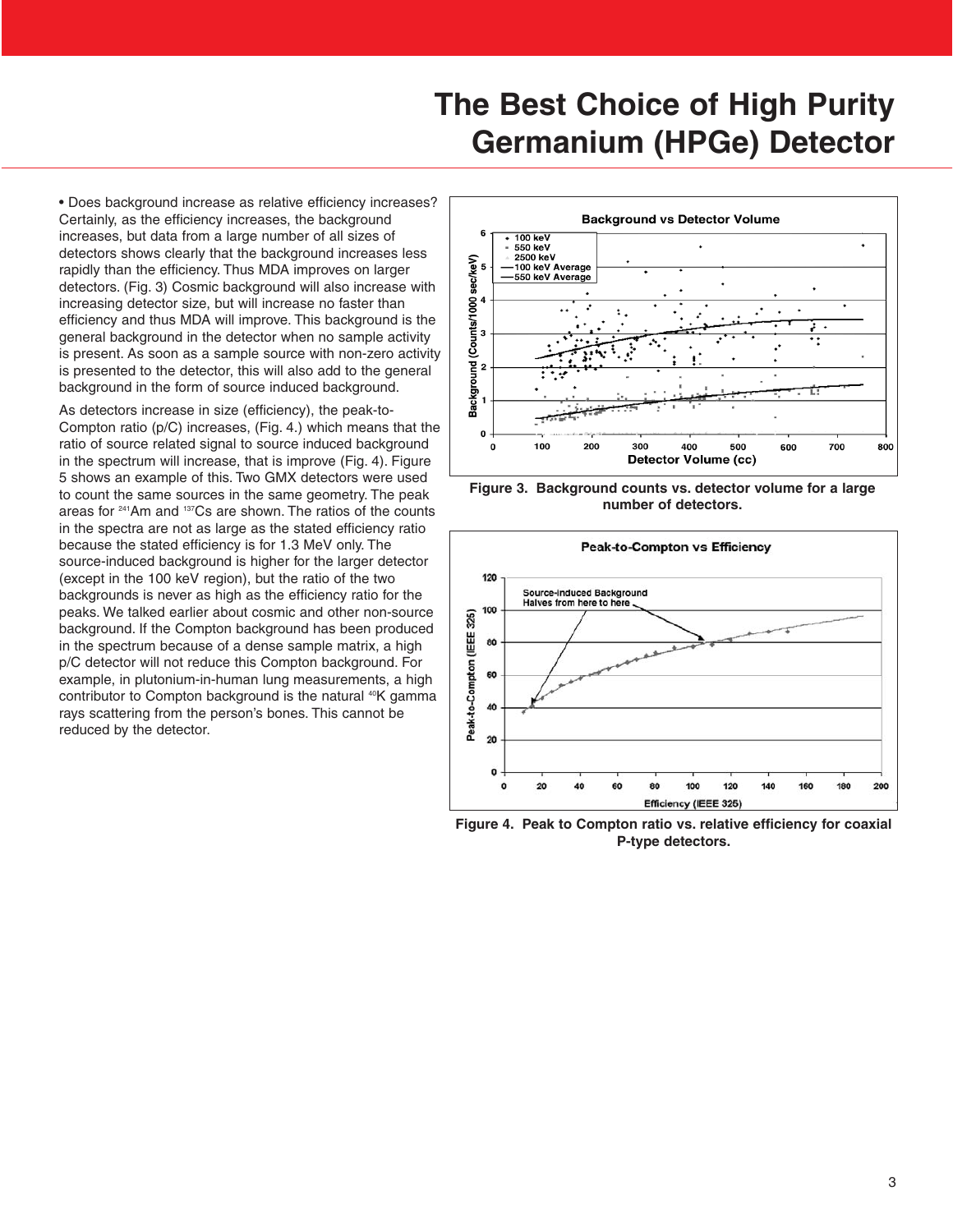#### **Is a More Complex Solution Likely to be a Better Solution?**

#### **Compton Suppression Systems?**

The large Compton background seen in Fig. 5 is due to capturing only part of the original gamma-ray energy. Some of the remaining or lost energy actually leaves the detector. If we could capture these lost energy parts, we could reject the part of the gamma-ray energy captured in the HPGe. In a Compton Suppression System (CSS), (Fig. 6) the HPGe detector is surrounded by a NaI(Tl) annular detector which detects photons escaping from the HPGe. The signals from the HPGe and NaI are used in anticoincidence circuitry to remove the Compton background events from the primary gamma-ray spectrum. CSS systems are usually tested with <sup>137</sup>Cs, and some systems have background improvements of a factor of 5 over the p/C ratio of the detector itself.

**CSS Advantages:** For a given HPGe detector, a CSS will always reduce Compton background. It is also called an "active shield." It reduces the cosmic background because a cosmic ray produces events (counts) in both detectors.

**CSS Disadvantages:** The sample size is usually small because the sample must be placed inside the NaI annulus. The system is complex: coincidence electronics require careful adjustment and maintenance to ensure consistent performance. CSS efficiency calibration is complex because some nuclides naturally emit photons in coincidence with each other and this reduces the full-energy peak areas for these peaks as well as reducing the background. Most importantly CSS systems are expensive. It is usually better to spend your money on a larger HPGe detector, which may be less expensive, work better, and be simpler than Compton suppressing a smaller detector. Compton suppression of large detectors is not as effective (not as large an improvement) as small detectors because the large detectors already have a high p/C ratio. High p/C HPGe detectors have largely replaced CSS.







**Figure 6. An ORTEC Compton Suppression System.**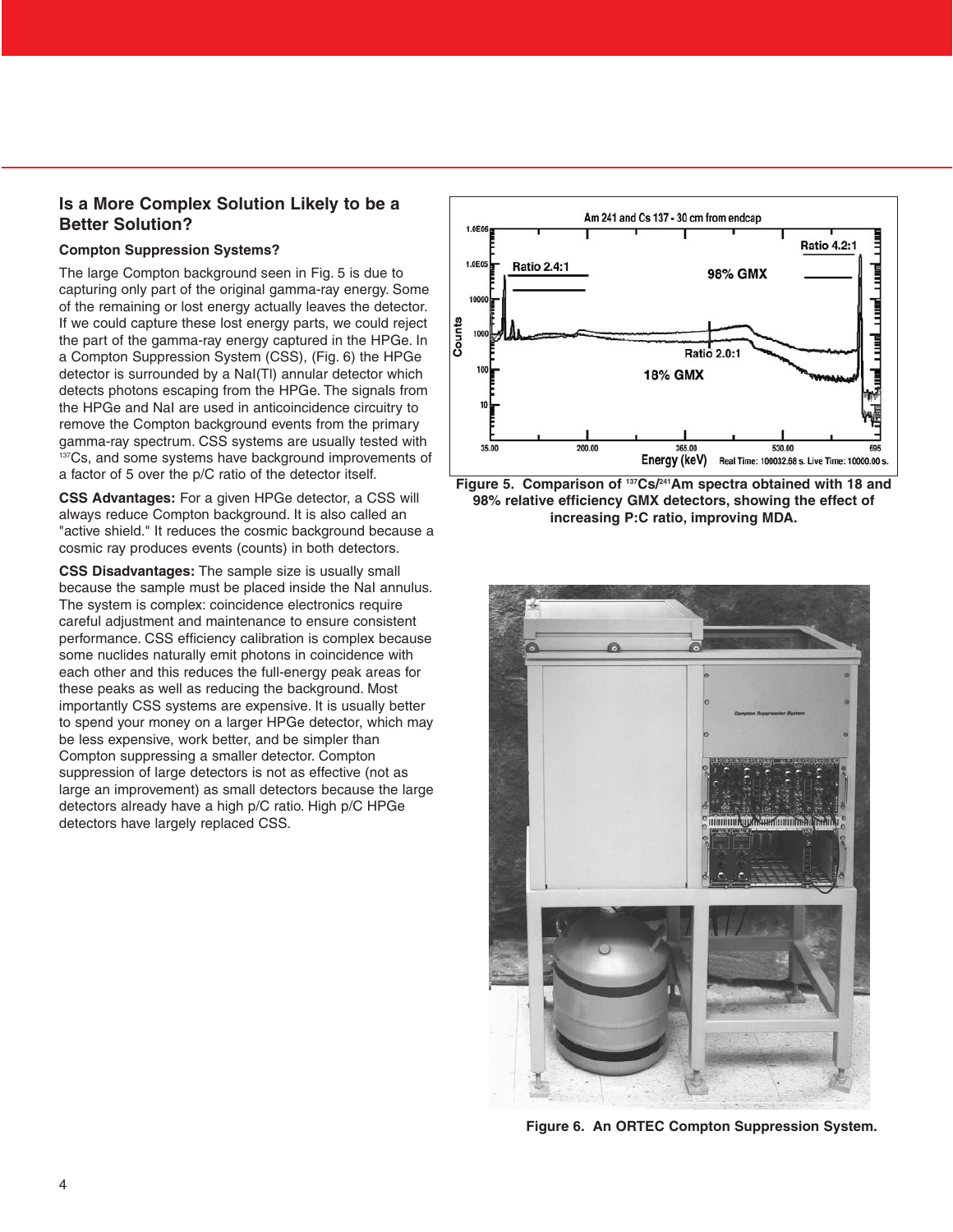### **Detector Efficiency:** ε**(E)**

The detector efficiency in Eq. 1 will potentially have the most effect on MDA.

The IEEE-325 definition of relative efficiency (Ref. 4) at 1.33 MeV, is not a good indicator of detector sensitivity in most of the sample geometries you want to use. It is defined at a single energy and for a point source at 2 cm distance to the detector endcap. No real samples meet this criteria except a point <sup>60</sup>Co source at 25 cm from the endcap! On the other hand, relative efficiency is often a good place to start as a general indicator of detector performance. The efficiency for various energies is shown in Figure 7.

In Eq. 1,  $\varepsilon$ (E) is the absolute efficiency at the specified energy.  $\varepsilon$ (E) will depend on the detector-to-sample geometry, and many other energy dependent factors, including gamma-ray absorption in matrix and detector dead layers and the intrinsic efficiency of the detector. The IEEE-325 relative efficiency is no longer a suitable indicator.

#### **Counting Geometry has a Major Effect on Counting Efficiency**

Figure 8 illustrates how three detectors can have the same IEEE-325 efficiency, yet have different efficiencies for your samples and your nuclides. All three schematically represented detectors have the same IEEE-325 relative efficiency, but for counting a flat disk-like sample (e.g., filter paper), it is obvious that the long and thin detector will have poorer geometrical efficiency than the "shorter and fatter" detectors. So if your samples are filter papers, disks or other large area containers, your best selection will be a shorter and fatter detector, such as the ORTEC PROFILE F series GEM. With the ORTEC PROFILE and PROFILE-FX GEM series, you can specify the crystal dimensions as well as IEEE-325 relative efficiency (Ref. 7).

#### **Dead Layers, Windows and Absorption**

Now you need to consider the gamma-ray range of energies to be analyzed. All materials will absorb gamma rays. The materials between the emitting nuclide and the crystal can absorb (or attenuate) the gamma-ray flux. The absorption processes are a function of energy and described by the exponential attenuation equation below:

 $I = I_0e^{-\mu(E)X}$  (2)

Where  $I_0$  is the unattenuated gamma-ray flux, I is the flux after passing through the material and  $\mu$  is the linear attenuation coefficient of the absorber and  $x$  is the thickness.

This relationship determines both how deep a detector needs to be to stop the incident gamma rays and the reduction in efficiency due to the window thickness and crystal dead layer thickness. The exponential function in the equation means there is no absolute cutoff length for absorption or stopping power, so that a thin planar detector will have reduced, but not zero efficiency at high energy and a thick contact coaxial detector will have reduced and not zero efficiency at low energy. The optimum choice of detector is a tradeoff of all measurement parameters.



**Figure 7. Point source efficiency curves for planar and coaxial detectors in arbitrary units.**



**Figure 8. Three different crystal geometries, all with the same IEEE point source efficiency, but very different absolute efficiency for a puck sample on endcap.**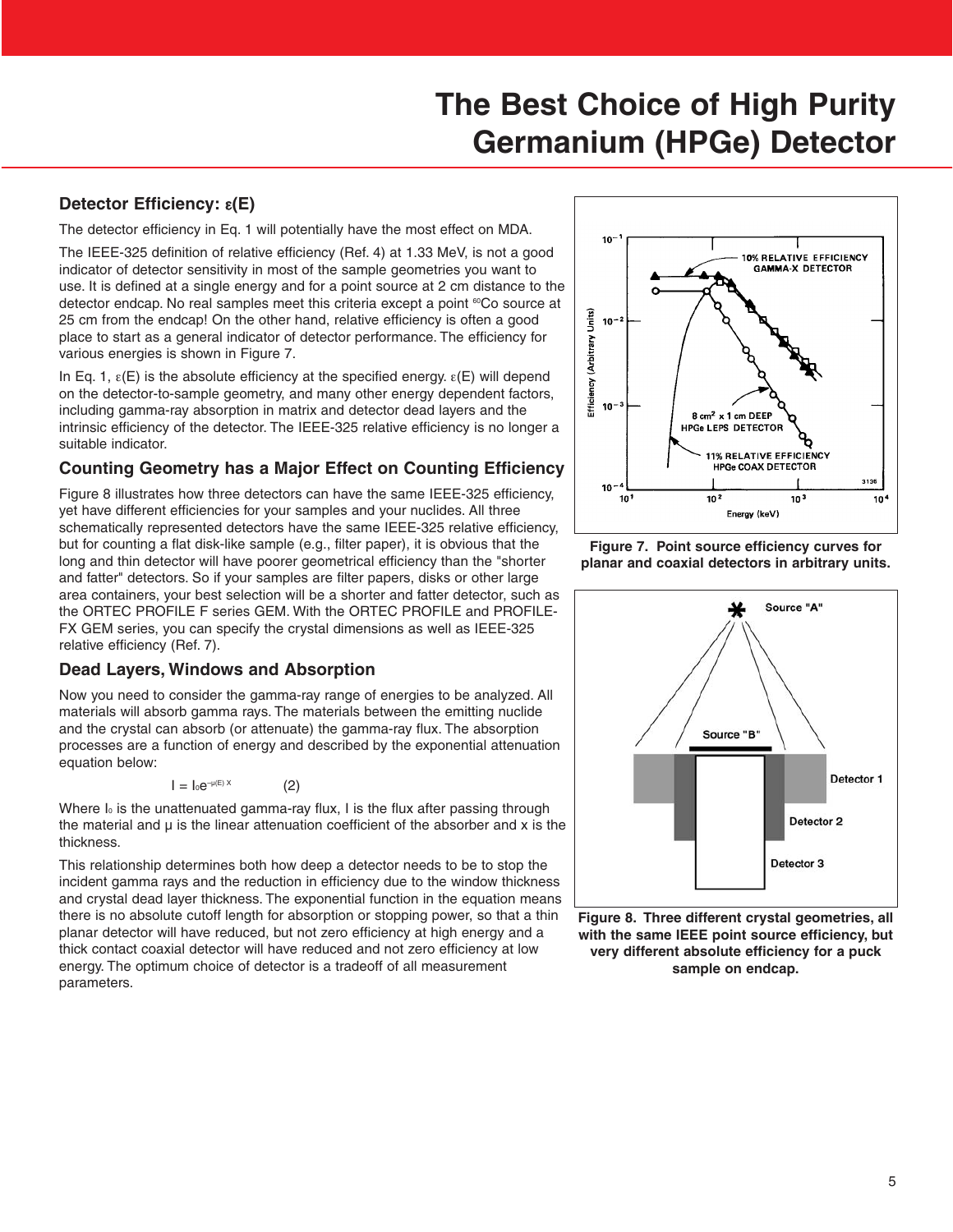Figure 9 compares absolute efficiency of two detectors, one P-type (GEM) and one N-type (GMX). The crystals are of very similar diameter, but the GEM is 14 mm deeper than the GMX. As you look at the efficiency above about 150 keV, there is little difference in efficiency. The efficiency curves are diverging slightly with increasing energy because the deeper GEM crystal will stop more gamma rays. Below 150 keV, the GMX has higher efficiency and below 100 keV, the difference increases rapidly as you go down in energy. This is because the dead layer of the GEM (~600 microns) is much larger than that of the GMX  $(-0.3 \text{ microns})$ . Any gamma rays stopped in the dead layer do not produce an output. At 60 keV (241Am), the GMX has about 1.7 times the absolute efficiency of the GEM and a proportionately better detection limit for 241Am (Eq. 1). This does not mean the GEM cannot measure 241Am, it simply means that it is not as good as the GMX. The GMX however would cost significantly more, and for the measurement of higher energy gamma rays, for example, 137Cs at 661 keV, is no better. Don't forget the GEM will have superior resolution and p/C, because it is a P-type and has bigger dimensions. So the GEM will have better MDA at the higher energies.

Figure 10 shows absolute efficiency curves for a 70 mm diameter x 15 mm thick source on endcap for an 85 mm diameter x 30 mm depth thin window PROFILE X series GEM-FX8530, compared to a GEM80 76 mm diameter x 87 mm depth. Note the much higher absolute efficiency of the FX85 at all energies below 160 keV. At 59 keV, the FX is SIX times more efficient, and below that the efficiency of the GEM80 falls off due to the thick (~70 µm) contact. The FX detector has an ultra thin contact (~10 µm Ge) allowing good transmission at 22 keV and below.









#### **Detector TYPE "Rules of Thumb"**

#### **P-type (GEM or PROFILE Series GEM) vs. N-type (GMX, LO-AX)**

- ~80 keV–3 MeV use a GEM or PROFILE series GEM (P-type) Coaxial detector
- Why? The GMX has no advantage above 80 keV, costs more and may have poorer resolution
- ~10 keV–3 MeV use a GMX (N-type) or GEM PROFILE-FX with a Carbon Fiber Window • GMX is currently available with DEEPER crystals than PROFILE-FX meaning possibly better high energy efficiency, or better efficiency for marinelli geometry
	- GMX is recommended if neutron damage to the Ge crystal is a possiblity. (See Ref. 7)

Carbon Fiber has 70% transmission at 10 keV. Beryllium (Be) has 23% higher transmission at 10 keV, but is toxic and fragile. Use of a Be window with a PROFILE-FX detector will make little or no improvement in counting efficiency because the detector dead layer is equivalent to about 10 µm of Ge. However, for an energy range of ~3 keV–3 MeV use a GMX (N-type) with a beryllium Window, but be careful!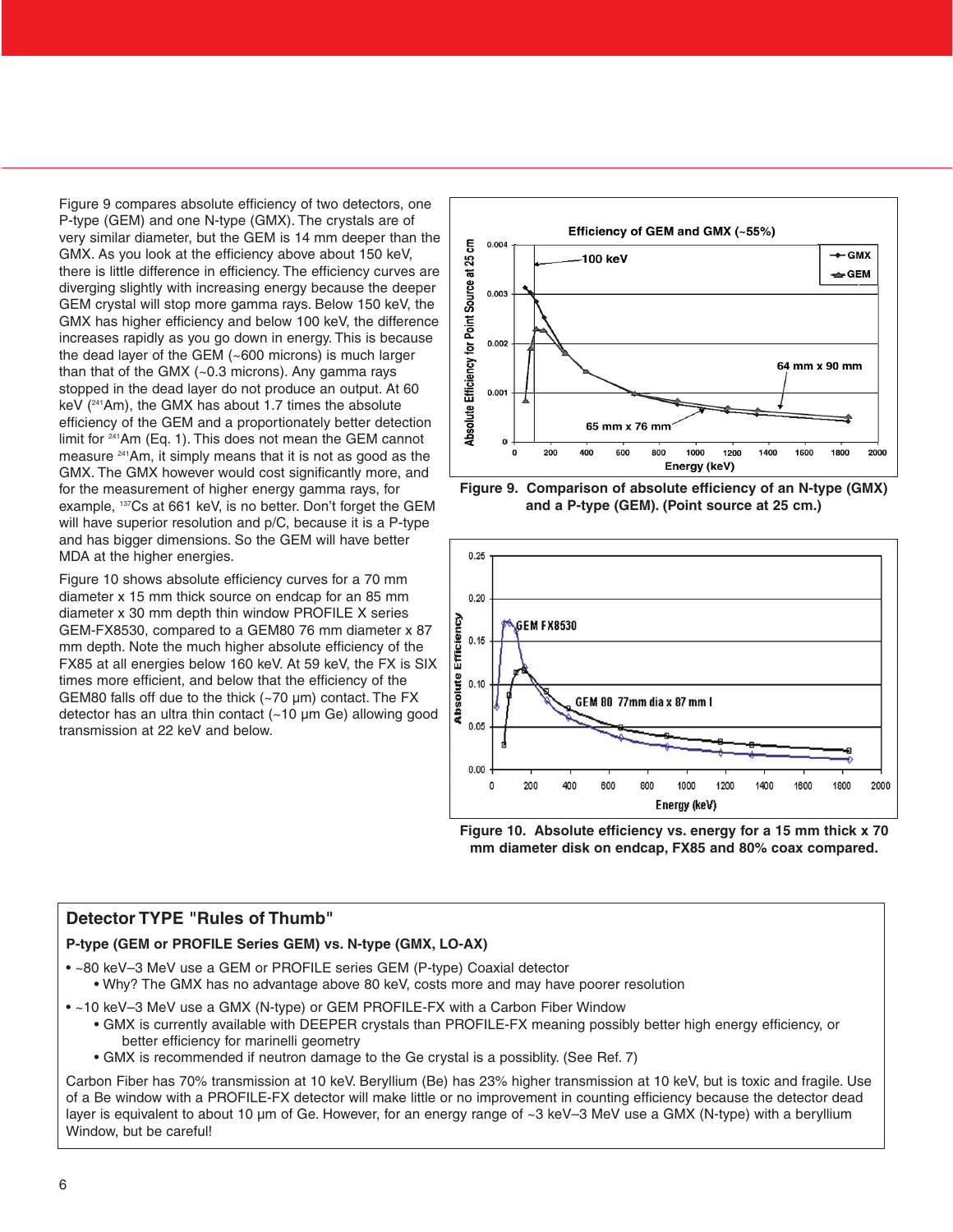#### **Sample Presentation**

Samples for gamma-ray spectrometry come in all shapes, sizes, chemical and physical forms. The activity you need to measure may be very low in a large sample, or it may be very high in a small sample or anywhere in between. The matrix of the sample may be dense and have a high atomic number, therefore making accurate measurements difficult due to attenuation of the gamma rays.

You may be able to position the sample relative to the HPGe detector in a way to optimize the spectrum gathered, and therefore the results. You may have external reasons which define or restrict the choice of how the sample is presented to the detector. Some reasons you may see are:

- A human being in a bioassay measurement is a fixed-format sample. There is no opportunity to change the presentation of the subject into another geometry.
- A wide-area, uncollimated soil survey is a very different counting geometry than a waste drum.

• While a 2 L Marinelli beaker and large detector might be the best choice, you may have already standardized on 1 L beakers, so be sure any new detector will actually fit inside your existing Marinelli beakers.

#### **Filter vs. Bottle vs. Marinelli Beaker**

Remember the MDA (Eq. 1) depends on the absolute efficiency and the absolute efficiency depends on the geometry of sample and detector. You may select the sample geometry from several different containers. Lets look at some different samples counted on a single detector. In Fig. 7, the filter paper was placed directly on the endcap and the filter active area diameter is slightly smaller than the diameter of the detector. Would a smaller diameter detector or a larger diameter detector be better for this filter paper? The best detector diameter for a disk source on endcap (that is, in "close" geometry to the crystal) is about 1.2 times the diameter of the disk (Refs. 5, 6, and 7). A larger crystal does not increase the efficiency significantly and a smaller detector reduces the efficiency. The form of the sample also has an impact on the efficiency. Three different geometries are shown in Fig. 11 and you can see the filter geometry is, by far, the best of the three examples. So if you can, you should make disk samples rather than use the larger sample containers. The 1 L bottle is a larger diameter than the filter paper.

The situation changes if you want to determine specific activity or activity per unit sample, such as µCi/kg. In such practical cases, you should consider, if it is possible to use the entire sample in that geometry. If only 1% of the sample could be put on the filter, but 100% of the sample could be put in the Marinelli beaker, then using the Marinelli beaker to count the whole sample would be more efficient over-all in terms of counts in the spectrum per unit activity in the original source.

In Fig. 12, 1 L and 2 L Marinelli beakers are compared on the same detector. It may seem at first surprising, but the 1 L beaker has a higher efficiency than the 2 L. The reason is back to simple geometry. The 1 L beaker puts a greater proportion of the sample closer to the detector. Thus 1000 Bq of activity in the 1 L beaker will produce more counts in the spectrum than 1000 Bq in the 2 L beaker. However, and it is important, if there is enough sample to fill the 2 L Marinelli, then the 2 L beaker will produce lower MDC (minimum detectable concentration MDA/volume) because of the larger sample.



**Figure 11. Filter paper, Marinelli beaker and bottle geometries compared.**



**Figure 12. Comparison of 1 L and 2 L Marinelli beakers on the same detector.**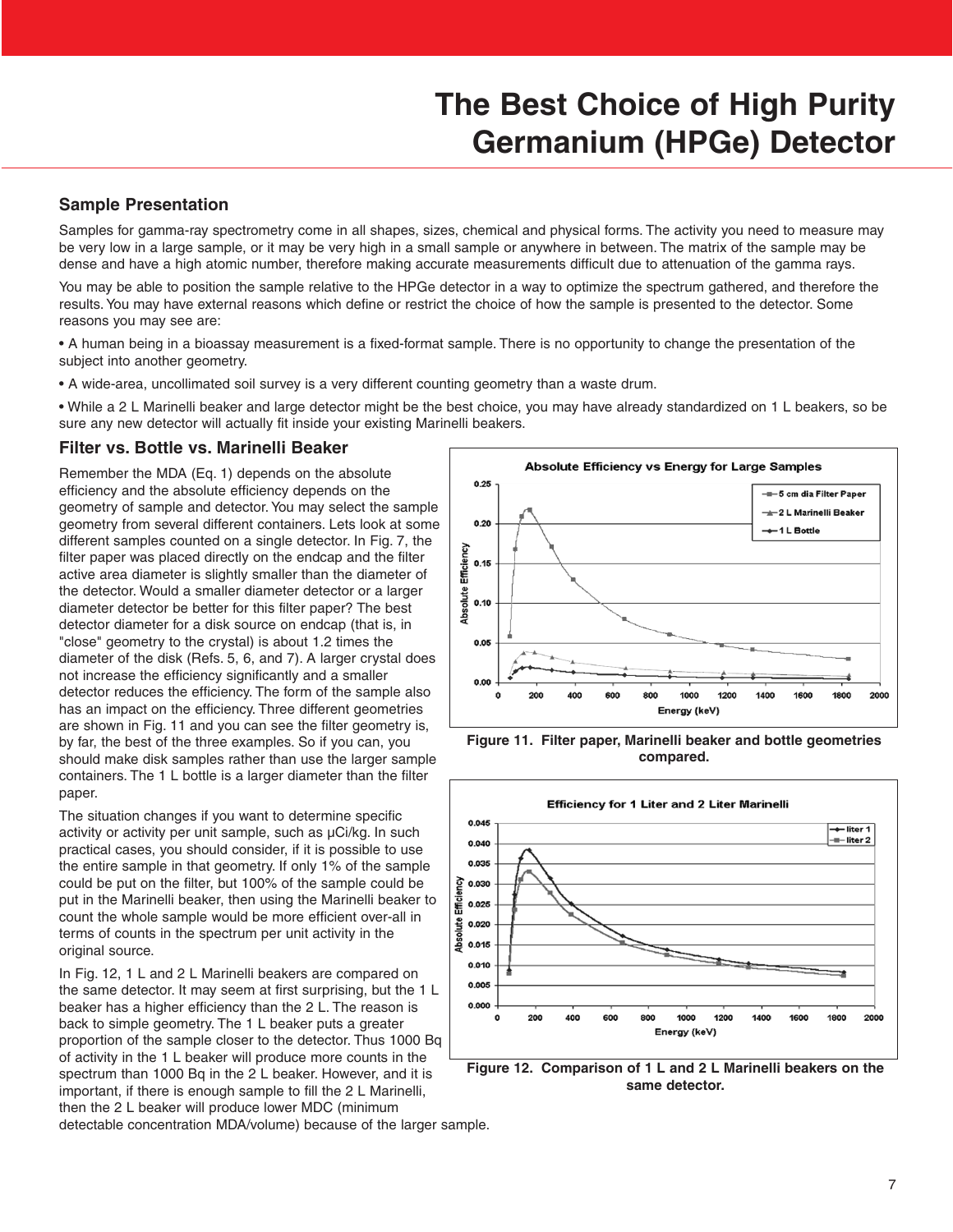### **Marinelli Beaker or a Bottle?**

Figure 13 shows that a Marinelli beaker has about 3 times the efficiency of a bottle geometry. The Marinelli beaker utilizes the sides of the detector thereby gaining efficiency. At low energies, however the aluminum endcap wall, (replaced by beryllium or carbon fiber on the face of the GMX detector), will attenuate the gamma rays, thus reducing the advantage of the Marinelli.

#### **What About "Wrap-Around" Geometries?**

Figure 14 shows that a small disk on endcap has a higher efficiency than a sample wrapped around the curved surface of the detector. This initially surprising result can be explained as follows. Imagine a point source placed on the curved endcap surface. Directly below the source, the germanium is as close to the sample as if it is on the face of the endcap. However, when you consider gamma rays emitted at an angle, the curved surface puts the sensitive Ge further away from the source than it would be on the flat endcap face. However, as in the case of the 1 L and 2 L Marinellis in Fig. 13, if you can make the sample as large as the area of curved surface (much larger than the amount on the front flat surface), the curved surface has the highest efficiency in terms of counts in the spectrum per unit activity of the source. The cylindrical surface area in the detector in Fig. 11 was 15 times that of the flat disk on the end face of the crystal, which would more than offset the differences shown in the curves

#### **"Well" Detectors**

The well detector (GWL Series) has been around for some years. A well detector has the highest geometric efficiency possible, but can only contain small samples and introduces some other complexities. The geometry is so "close" that coincident summing complicates calibration. Software can correct for coincident summing (TCC), but you must remember this if you are considering a well detector. Well detectors are for use in cases where the quantity of sample is very small, e.g., in some forensics applications.









### **GEOMETRY "Rules of Thumb"**

- The closer the sample "activity center of gravity" is to the Ge, the higher the absolute efficiency, and the better the MDA
- The higher the absolute efficiency and the more sample counted, the better the MDA
- If all of the sample can be made into a small diameter disk on endcap, the only better geometry is a well detector
- For a disk on endcap, the crystal diameter should be at least 1.2 times the filter diameter for best efficiency



**Figure 15. GWL series well detector cut away.**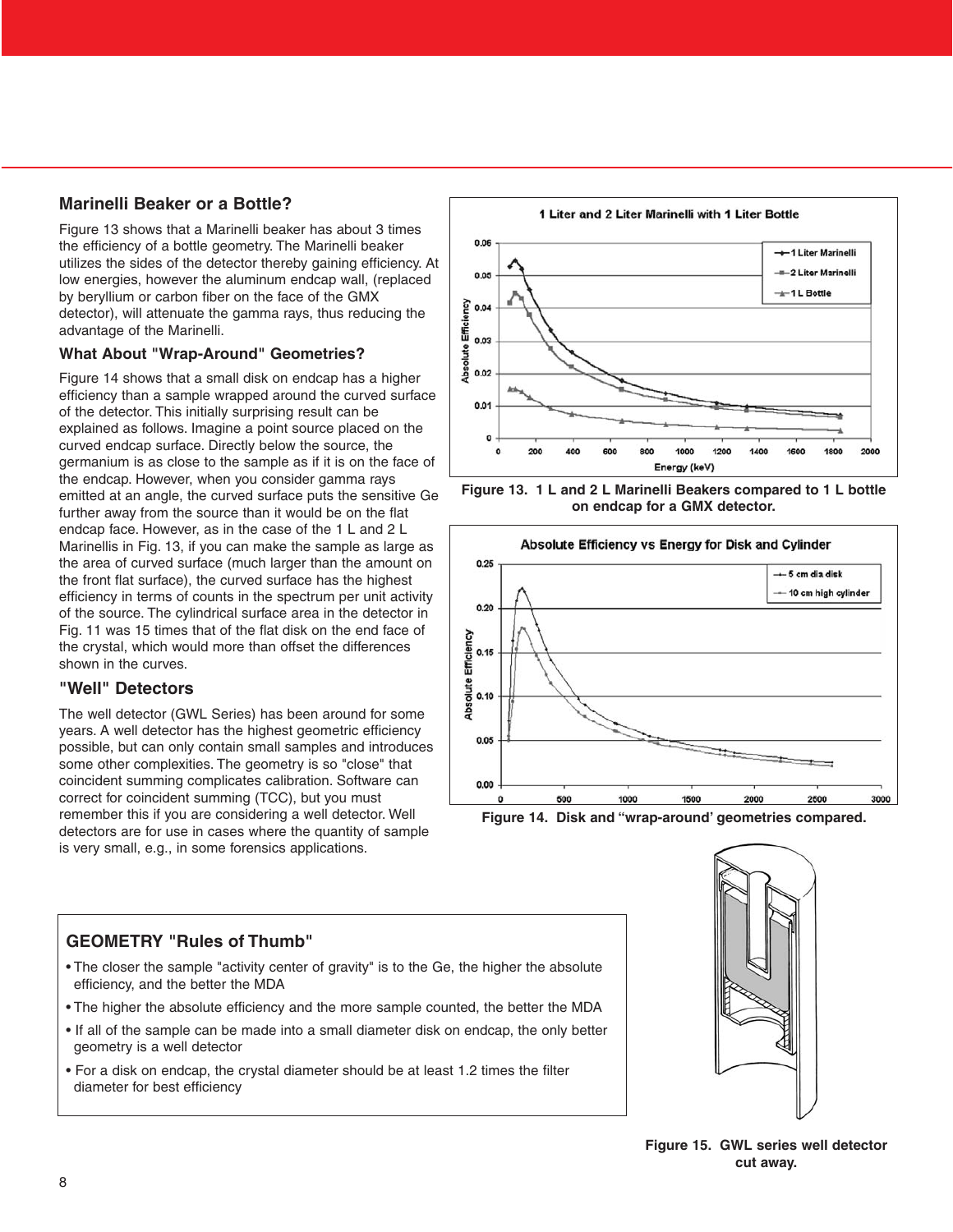Making the correct choice not only means you get the best result, but can also save money. Look at the two detector efficiency plots shown in Fig. 16. comparing an 81% and 181% efficiency detector.

Because both detectors greatly exceed the diameter of the source, the sample-detector solid angle is large and there is no difference in efficiency at medium to low energies. At low energies, the thickness of the endcap and the dead layer make the 81% more efficient than the 181%. At medium energies, because the 81% detector is already quite long, the 181% detector has little advantage. At high energies, the larger detector will start to show real advantage (>1 MeV). Despite very similar performance in this geometry and over the energy range of 50 to 1000 keV, the purchase price of these two detectors will differ by a factor of two.

#### **Count-Rate Considerations**

In gamma spectrometry you want to obtain the best data possible. In high count-rate applications, you have many counts in the spectrum, but other issues become relevant in making the choice of detector and the system electronics.

### **What Count Rates are We Discussing?**

- Low Below 100 cps
- High Above 75,000 cps input rate
- Very High Above 100,000 cps

#### **High and Very High Count Rates**

A high-rate system must be operated at short shaping times to minimize the processing time per pulse. This will decrease the dead time and give maximum throughput. This shorter shaping time means the resolution is worse (peaks get wider) but not always significantly worse. Throughput is defined as the number of "useful" events stored in memory per second. Pulses which are too close together to be separated are called "pileup," and these can't be used because you don't know the separate energies of the pulses. The useful events (full energy peak area) is, of course, less than the total counts stored, but pileup events can't be used and even degrade signal to noise ratio in the spectrum. So when you consider high count rates, you must count just the good counts not all the counts.

The HPGe detector preamplifier will ultimately limit the system performance throughput and may affect the resolution. Resistor feedback preamplifiers have a limit on the amount of charge or power they can deliver and this is called the energy-rate product. The maximum energy-rate product is specified in MeV/sec (for example, 1000 CPS at 1 MeV = 1000 MeV/sec). At rates higher than this maximum rate, the preamplifier saturates, or freezes; no more pulses come out (Ref. 8).

Standard ORTEC GEM/GMX preamplifiers have an energy-rate limit of 145,000 MeV/sec while the LO-AX/GLP preamplifiers have a limit of 4000 MeV/sec. "Modified Resistor" GLP preamplifiers can be produced for special applications (e.g., safeguards) to a limit of 10,000 MeV/sec.

An alternative to the resistor feedback is the "Plus" or Transistor Reset Preamplifier (TRP). The TRP is effectively limitless, that is >1,000,000 MeV/sec.

It is important to realize that pulsed reset preamplifiers do not saturate and are therefore an excellent choice if wide ranges of countrate may occur (e.g., accident monitoring), but the reset process increases dead time. Thus, a reset preamplifier will produce fewer counts to memory than a resistor feedback preamplifier operating below its point of saturation.



**Figure 16. 81% and 181% relative efficiency detectors compared with point source geometry.**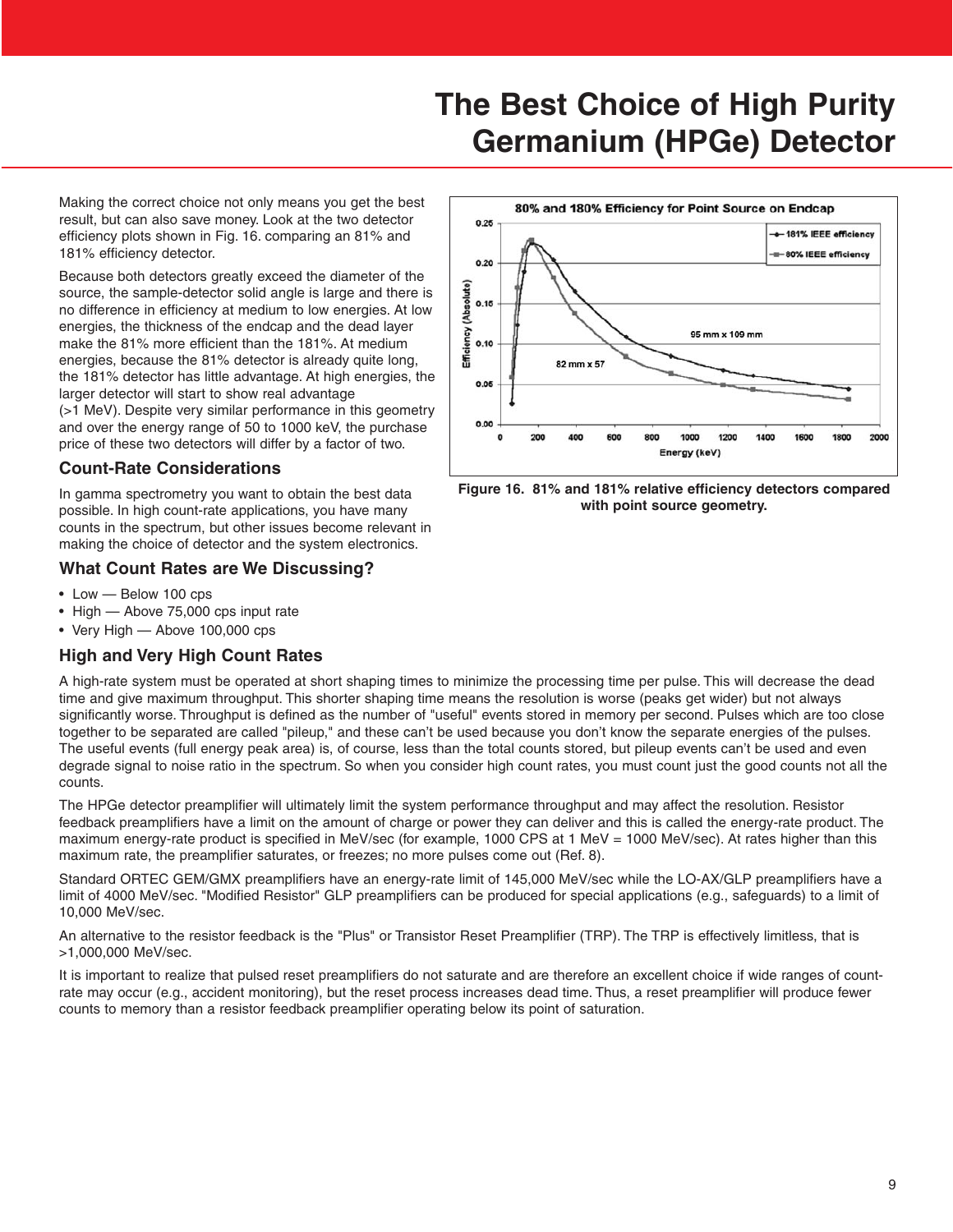### **Throughput Limited Counting**

Figure 17 shows a representative system throughput curve, (Ref. 9). The shape is typical of most throughput curves. Above the point of maximum throughput, pileup losses increase and, in terms of time taken to get to a given MDA, counting above the point of maximum throughput actually increases the counting time. This is because less and less data is being stored in memory as the input count rate increases. If you can change the input count rate by changing the counting geometry in some way, then the point of maximum throughput is the best place to operate. However in some cases, e.g., post accident monitoring, wide count rate variations "wide dynamic ranges" need to be accommodated.

The combination of the digital or analog shaping time chosen, the system processing dead time per pulse and the dead time due to the reset of the preamplifier (if not resistive), defines the system maximum throughput.





Misleading claims are sometimes made in commercial literature about maximum achievable throughput of various electronic systems. However, the throughput limit is determined by the amplifier settings (or digital filter settings). These settings determine the dead time and resolution. So you select the settings based on the resolution you need, and this determines the throughput you can achieve.

### **Getting the Best Data When the System is Throughput-Limited**

By choosing the correct detector, you can improve the quality of the spectral data. You might think that choosing a small detector would give superior high count-rate performance. This might be true for certain low-energy applications where very good resolution at very short shaping times is important (Ref. 9), but this is not always the case. Recall Fig. 4. In this figure, you see that the large

detector has "higher peaks and lower valleys." Thus, for throughputlimited work at intermediate to high energies, a collimated larger detector will produce better quality data than a smaller detector, even though both may have the same capability in terms of throughput to memory. The larger detector has a higher proportion of photopeak (good) events in its pulse stream than Compton background (bad) events in comparison to the smaller detector.

Figure 18 shows two spectra superimposed taken with a 120% relative efficiency and a 12% relative efficiency P-type (GEM) detector (Ref. 8). The 120% GEM was collimated to produce the same over-all count rate as the 12% GEM. Peak net areas from the 120% are almost 3 times as large as those from the 12% even though both are counting at the same count rate. Thus the 120% would have a "throughput limited MDA" almost 3 times better than that of the 12% for the same measurement time.



**Figure 18. 12% uncollimated and 120% collimated detectors compared at the same count rate.**

### **High Count-Rate "Rules of Thumb"**

You will always have to make a trade-off between conflicting needs and performance.

- What is the "worst" tolerable resolution? This defines amplifier shaping time, and thereby throughput limits.
- Low energy only (planar)? Planar detectors can operate at short shaping times; special resistor option can trade resolution for throughput with no reset losses as in TRP.
- High energy? Consider using a collimated large coax to improve the data quality.
- Fixed high rate situation? Adjust the count rate to operate at the point of maximum throughput.
- TRP (Plus) or resistive? TRP for wide dynamic count rate ranges (no saturation), but some loss of throughput.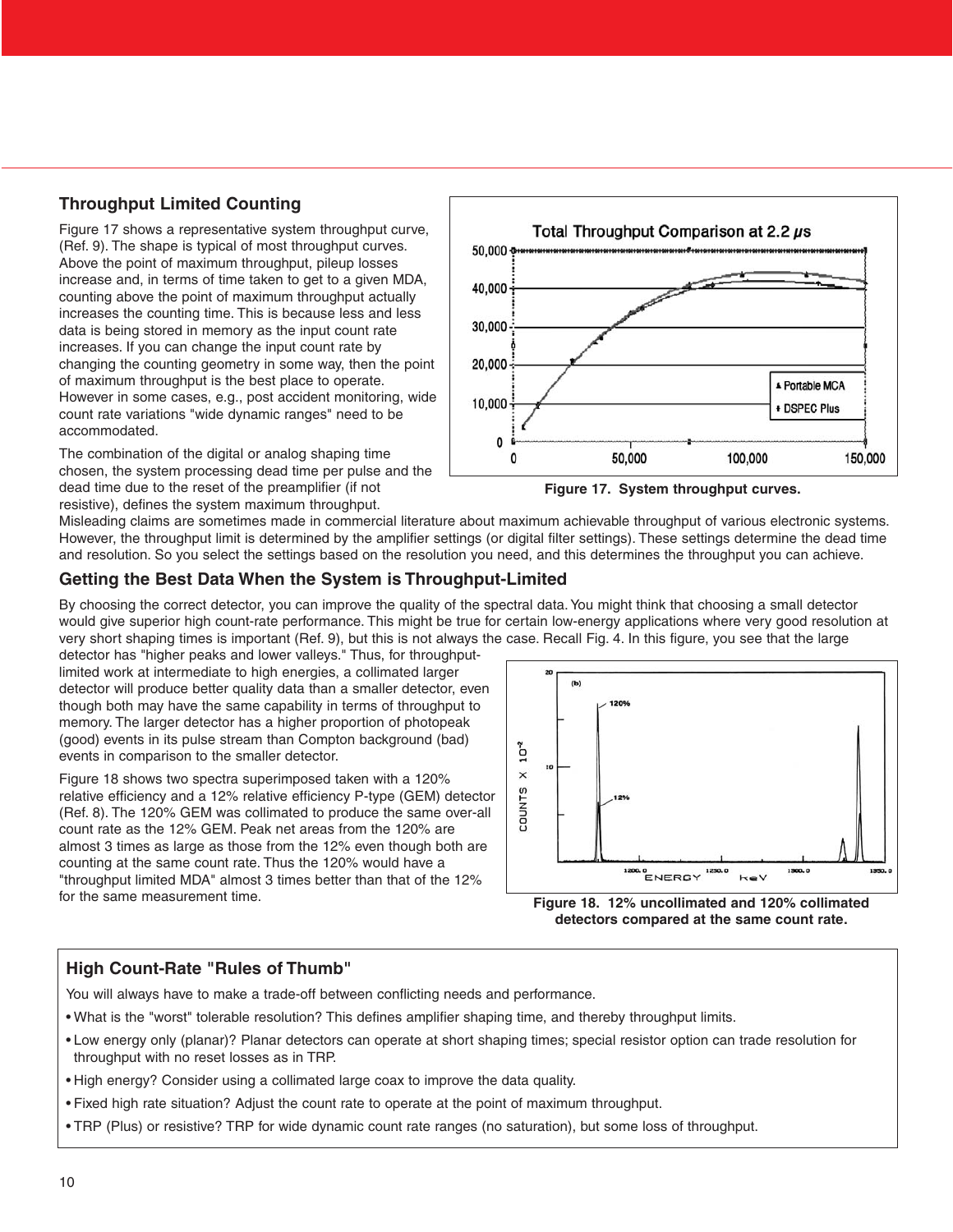#### **And Lastly:**

#### **Low and Very Low Count Rates. Low Background Detectors.**

Reduced and low background detectors are available, constructed with different degrees of low background specification. The background in the detector comes from natural emitters found in nearly all materials. By carefully selecting the materials used in the detector, these natural radionuclides can be significantly reduced. No detectors (low or otherwise) have non-mode radionuclides in the material. The background has both peaks and continuum. Ref. 11 describes the background and how to quantify it.

#### **The Standard Options From ORTEC Are:**

LB — Low Background

- XLB Low Background with lead backshield
- LLB Low Background with remote preamplifier
- PLB Reduced Background in PopTop

Low background (Ref. 7) options require specially selected materials, and therefore can add considerable cost to the detector. Before deciding that such a step is necessary, consider the following:

What problem are you trying to solve or mitigate? The basic principle should be removal of INTERFERENCE LINES which degrade the results. The background continuum is not usually the problem.

#### **Examples:**

In a lung burden system, the major source of background is the <sup>40</sup>K Compton background from the subject. If uranium is being measured, then some attention should be paid to removing sources of this line (including Compton-scattered events from the subject) from the spectrum.

In an In-situ measurement, the source of background is not the detector itself. You should first shield the detector from external radiation sources such as nearby containers.

Figure 19 shows the background in different detectors. If you are measuring uranium via the 186 keV line, then the reduced background PopTop or low background option rather than the standard detector is needed. This is due to uranium being present in the standard detector aluminum endcap. The LB and PLB detectors use selected magnesium endcaps.

While an LLB configuration may represent the ultimate in low background, you should discuss the measurement with a detector expert, who may be able to offer a cost-effective solution without extreme background reduction measures. In most cases, your budget is fixed and it is important to spend money where it will give you the best performance improvements.

#### **Conclusion**

It is hoped that this application note has helped you clarify some of the issues surrounding the choice of your next HPGe detector. Clearly, some choices are better than others when it comes to choosing a detector to measure samples with particular energy gamma rays, in a specific geometry and count rate regime. We are ready to discuss your needs at any time. Contact your local sales engineer or email info@ortec-online.com.



**Figure 19. Low background (LB), reduced background PopTop (PLB), and standard detector.**